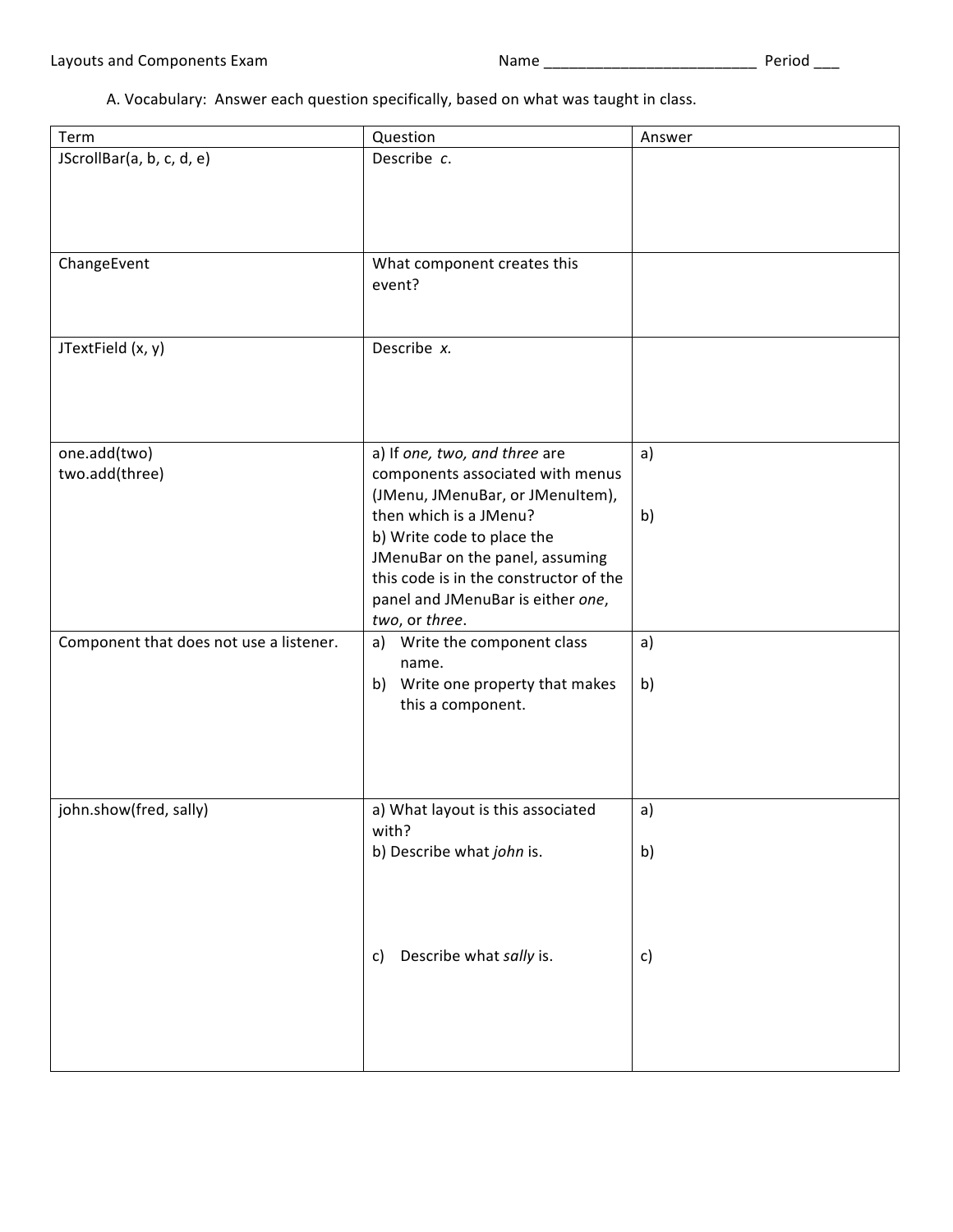B. Draw what the code produces - assume it runs in a 600x 600 pixel HTML window. Please label colors.

```
public class LayoutEx3 extends JFrame
{
     LayoutEx3() - a frame that is 600 by 600 pixels, PanelA added to the frame & visible
     public static void main(String[] args)
      {
           LayoutEx3 le3 = new LayoutEx3();
      }
     class PanelA extends JPanel
      {
           public PanelA()
           {
                 setLayout (new BorderLayout (5, 5) ) ;
                 PanelB x = new PanelB();
                 PanelC y = new PanelC();
                 JPanel z = new JPanel();
                       //default size of a generic panel is about 10 x 10 pixels
                 PanelC a = new PanelC();
                 add(x, BorderLayout.SOUTH);
                 add(y, BorderLayout.NORTH);
                 add(z, BorderLayout.WEST);
                 add(a, BorderLayout.CENTER);
           }
           public void paintComponent(Graphics g)
           {
                 setBackground(Color.BLACK) ;
                 super.paintComponent(q);
           }
      }
     class PanelB extends JPanel
      {
           public PanelB()
           {
                 setLayout ( new GridLayout (1, 2, 5, 5) );
                 add(new JButton("items"));
                 add(new JTextArea("information", 25, 5));
           }
           public void paintComponent(Graphics g)
           {
                 setBackground(Color.BLUE);
                 super.paintComponent(g);
           }
      }
     class PanelC extends JPanel
      {
           public PanelC()
           {
                 add (new JCheckBox("select"));
                 add (new JScrollBar(JScrollBar.VERTICAL, 50, 10, 0, 100));
                 add (new JRadioButton("choose"));
           }
           public void paintComponent(Graphics g)
           {
                 setBackground(Color.RED);
                 super.paintComponent(g);
           }
     }
}
```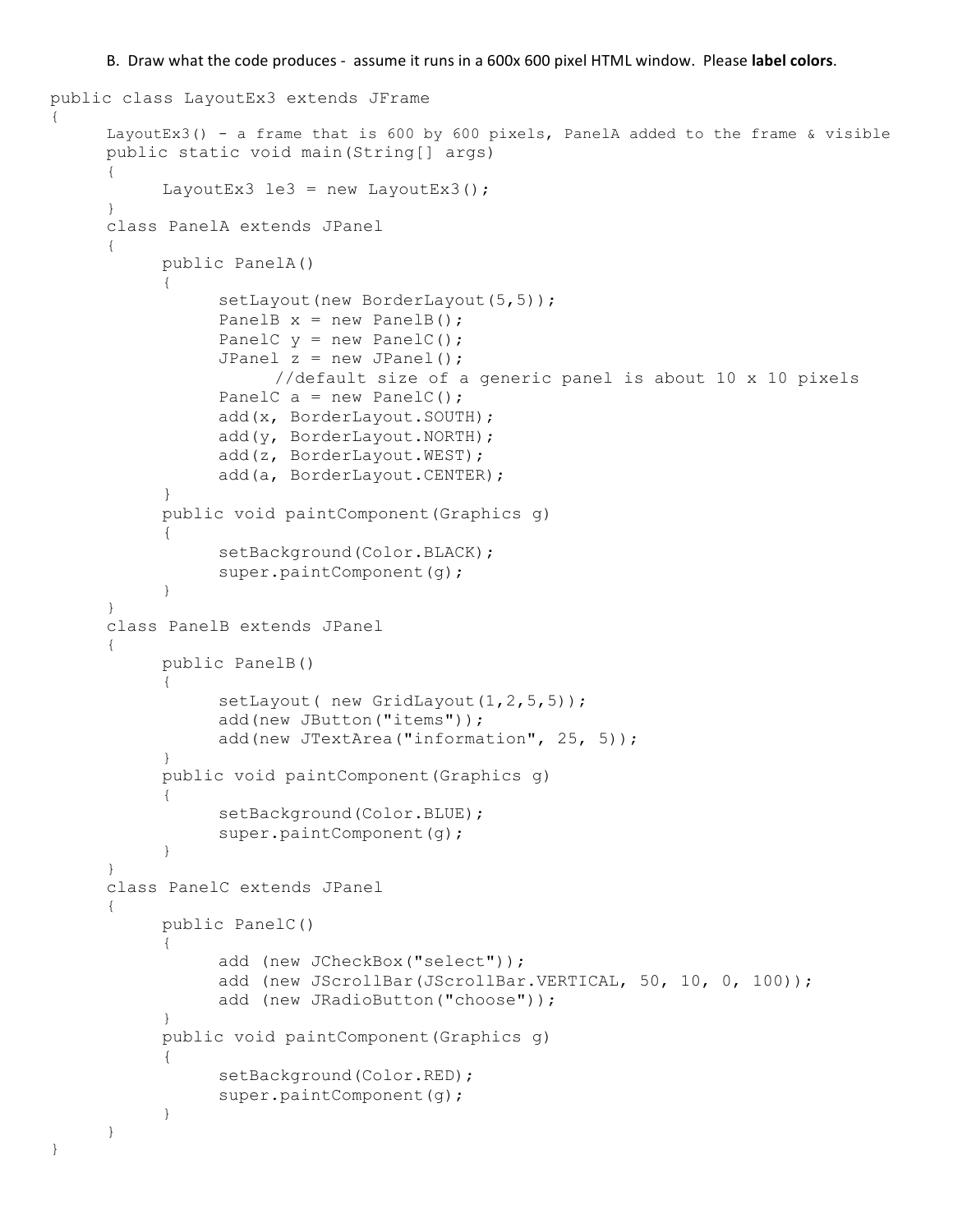**Draw output in a 600 x 600 HTML window. Label colors.**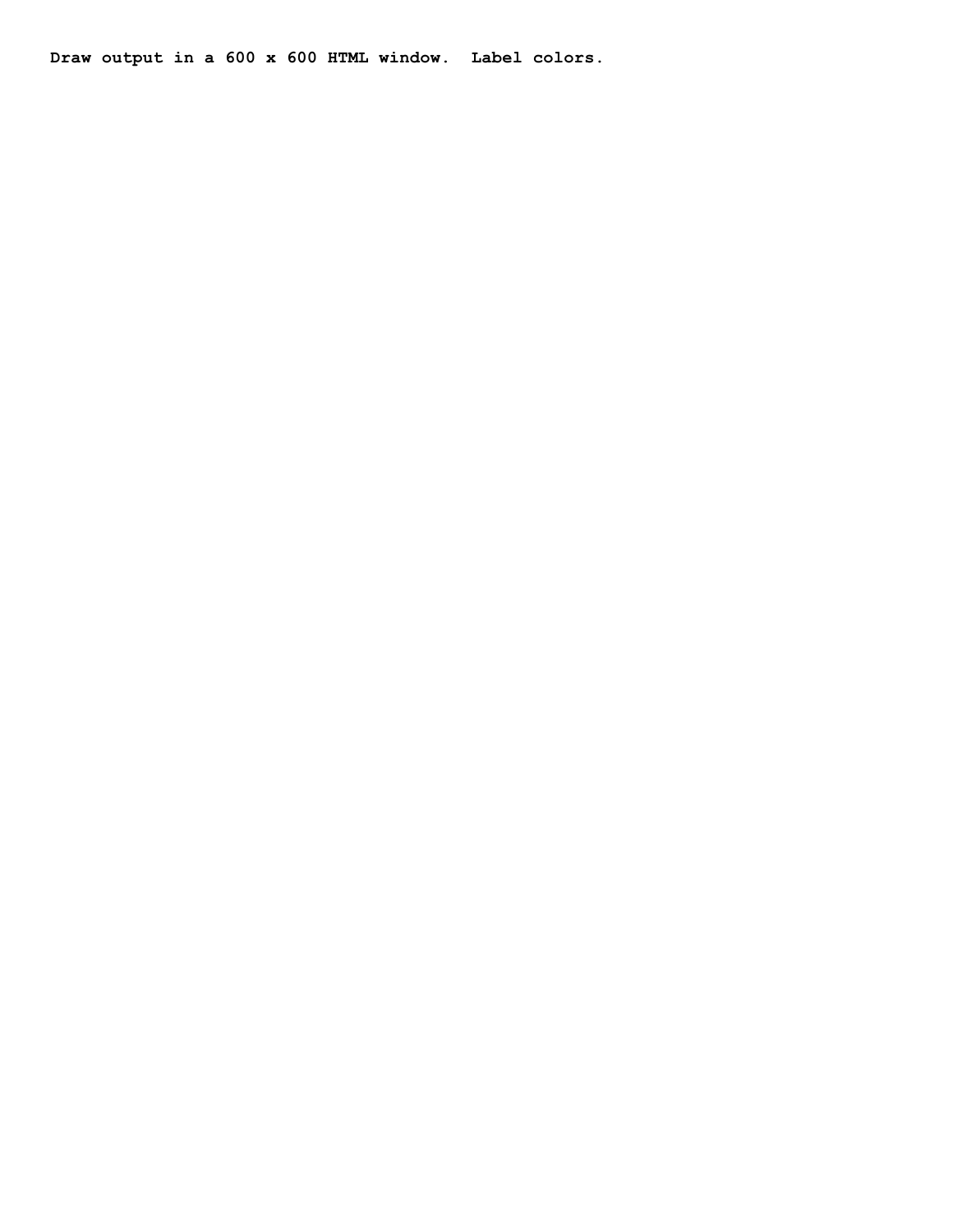C. TimeChanger Applet. Complete the code shown to create a JApplet that runs several panels as shown to the right:



When TimeChanger runs the user:

- enters the time on his watch (his former destination time) into a text field
- selects a country menu item from a menu, then sees: local currency and language in a text area
- uses a group of radio buttons with time zone options to select the appropriate time zone (Pacific, Central, or Eastern). (Ignore exceptions: Go ahead and ignore the fact that Mexico does not have a land mass in the Eastern time region, and time zones can be further subdivided (for instance, Mountain and Atlantic zones.)
- the local time is calculated based on the menu item and radio button, then drawn into a big digital clock (huge font String like "12:00" written into a big rectangle) (Ignore Exception: *You need not add code to use %12 so hours cannot exceed 12 or 24.)*

Assume the user's prior location is California. Time is calculated based on the hour portion entered in the text field; minutes stay the same. The time will always be entered in the format "xx:yy" with xx being the hour and yy being the minutes. Integer.parseInt(enteredText.substring(0,enteredText.indexOf(":")) returns the hour entered as an int, so a number can be added to it. Values to add are shown below. You do not need to use arrays.

| Country                 | Region  | <b>Hours to Add</b> |
|-------------------------|---------|---------------------|
| USA or Canada or Mexico | Pacific |                     |
| USA or Canada or Mexico | Central |                     |
| USA or Canada or Mexico | Eastern |                     |

| Country    | <b>Currency</b>         | Language          |
|------------|-------------------------|-------------------|
| <b>USA</b> | <b>US Dollars</b>       | English           |
| Canada     | <b>Canadian Dollars</b> | English or French |
| Mexico     | Pesos                   | Spanish           |

Much code is provided for you, and you can assume the HTML file is completely written. Please add code to complete it; pseudocode helps direct your attention towards what is missing.

```
import javax.swing.*; //This is the Applet file – it is complete
public class TimeChanger extends JApplet
{
     public void init()
     {
          TimeChangerPanel tcp = new TimeChangerPanel();
          setContentPane(tcp);
     }
}
```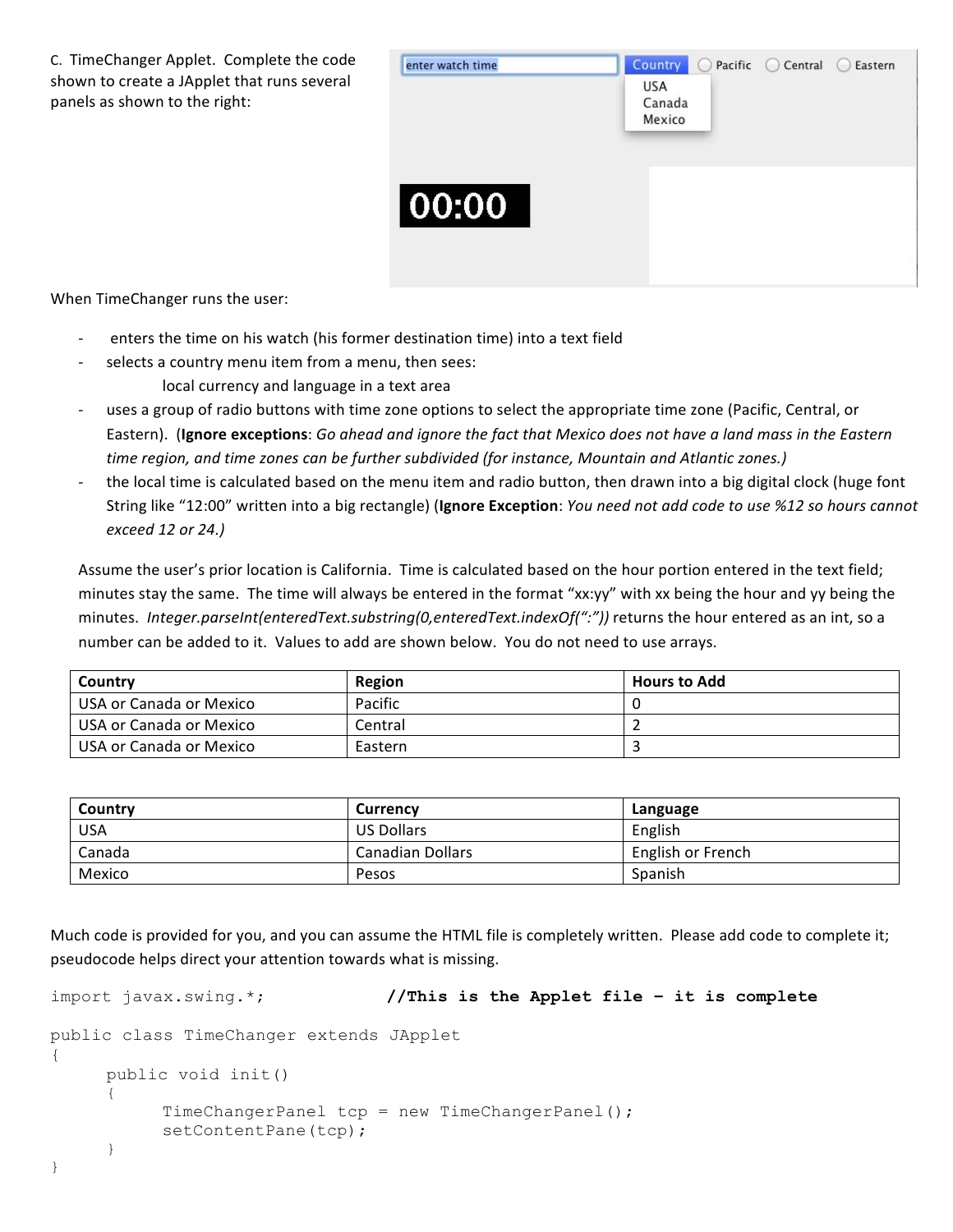```
//These are the panels - complete as indicated with pseudocode
import javax.swing.*;
import java.awt.*;
import java.awt.event.*;
public class TimeChangerPanel extends JPanel
{
     private TimePanel1 tp1;
     private TimePanel2 tp2;
     private ClockDisplay clock;
     public TimeChangerPanel()
     {
```
**//instantiate TimePanel1 and TimePanel2 and add them using the required layout**

```
}
class TimePanel1 extends JPanel implements
{ //fill in blank above 
     private JTextField timeEnter;
     private JMenuBar mb;
     private JMenu country;
     private JMenuItem us;
     private JMenuItem canada;
     private JMenuItem mexico;
     private ButtonGroup bg;
     private JRadioButton pacific;
     private JRadioButton central;
     private JRadioButton eastern;
     private String newTime;
     private String info;
     public TimePanel1()
     {
          newTime = "00:00";info= "Currency: , Language: ";
          timeEnter = new JTextField("enter watch time", 20);
          mb = new JMenuBar();
          country = new JMenu(____________________); //fill me in!
          us = new JMenuItem("USA");
          canada = new JMenuItem("Canada");
          mexico = new JMenuItem("Mexico");
          bg = new ButtonGroup();
          pacific = new JRadioButton ("Pacific");
          central = new JRadioButton ("Central");
          eastern = new JRadioButton ("Eastern");
```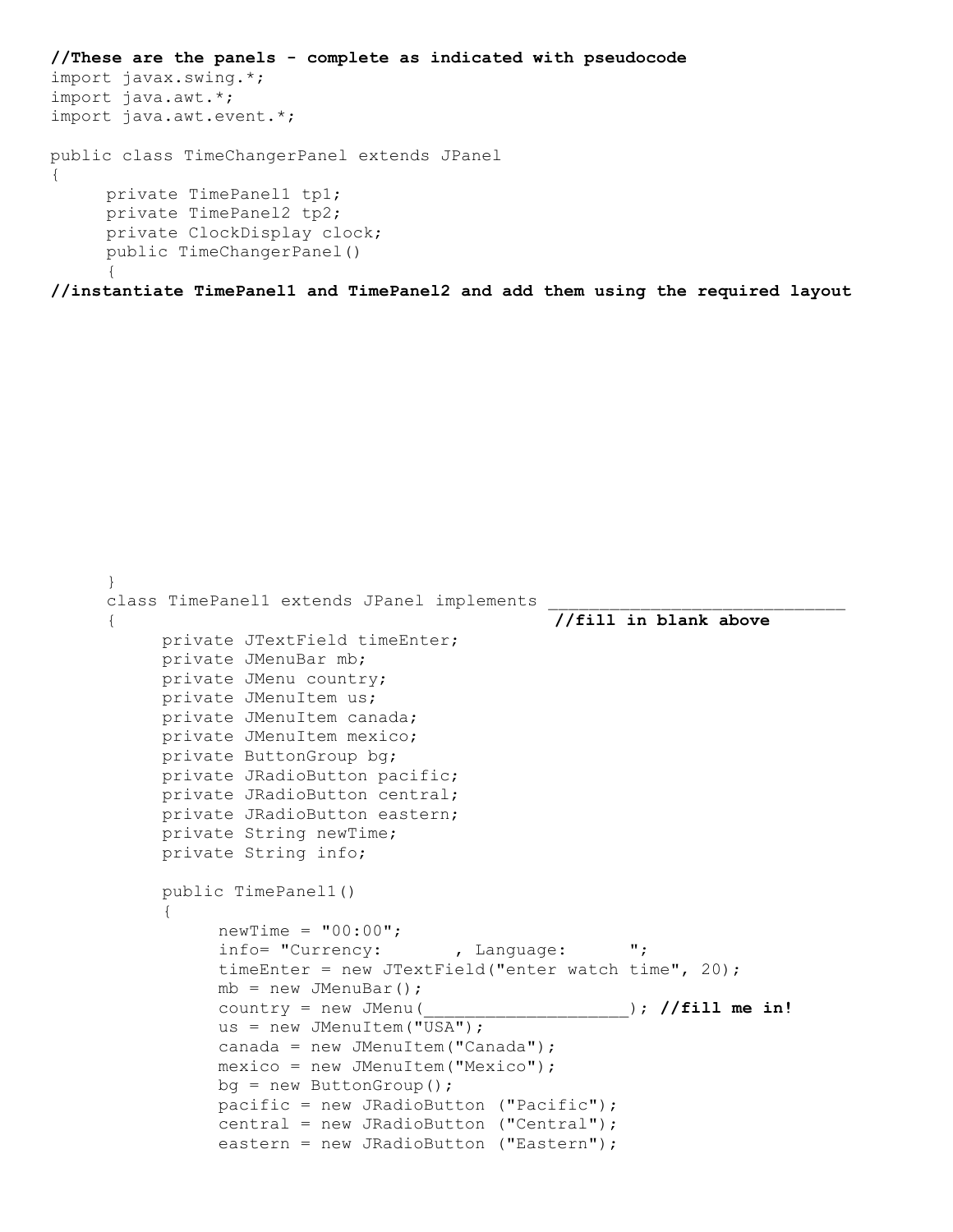**//Use the space below to do three things: (1) add components to this panel in the //appropriate layout, (2) add listeners as appropriate, and (3) make it so only //one radio button can be used in the group**

**//for the event handler method below, just fill in the lines. For Q1, just fill //in the first blank labeled Q1. For Q2, just fill in the first blank labeled Q2 //(both Q1s are similar, and all Q2s are identical).**

}

```
public void _______________________________ ( __________________________ )
{
     String timeEntered = \qquad \qquad ;//line above: acquire the String from the text field
     int hour = 0;
     if(timeEntered.indexOf(":") != -1)
     { // next line is long and I wanted it on one line so it extends out
hour = Integer.parseInt(timeEntered.substring(0,timeEntered.indexOf(":")));
          int timeToAdd = 0;
          if(Q1____________________________()) //if central button picked
               timeToAdd = 2;
          else if ( Q1 ) ()) //if eastern button picked
               timeToAdd = 3;
          hour= hour + timeToAdd;
          newTime = hour + timeEntered.substring(timeEntered.indexOf(":"));
          clock.repaint();
     }
     if(Q2___________________________== us) //if us menu item was used
          info= "Currency: US Dollars, Language: English";
     else if (_____Q2______________== canada) //if canada was used
          info = "Currency: Canadian Dollars, Language: English or French";
```